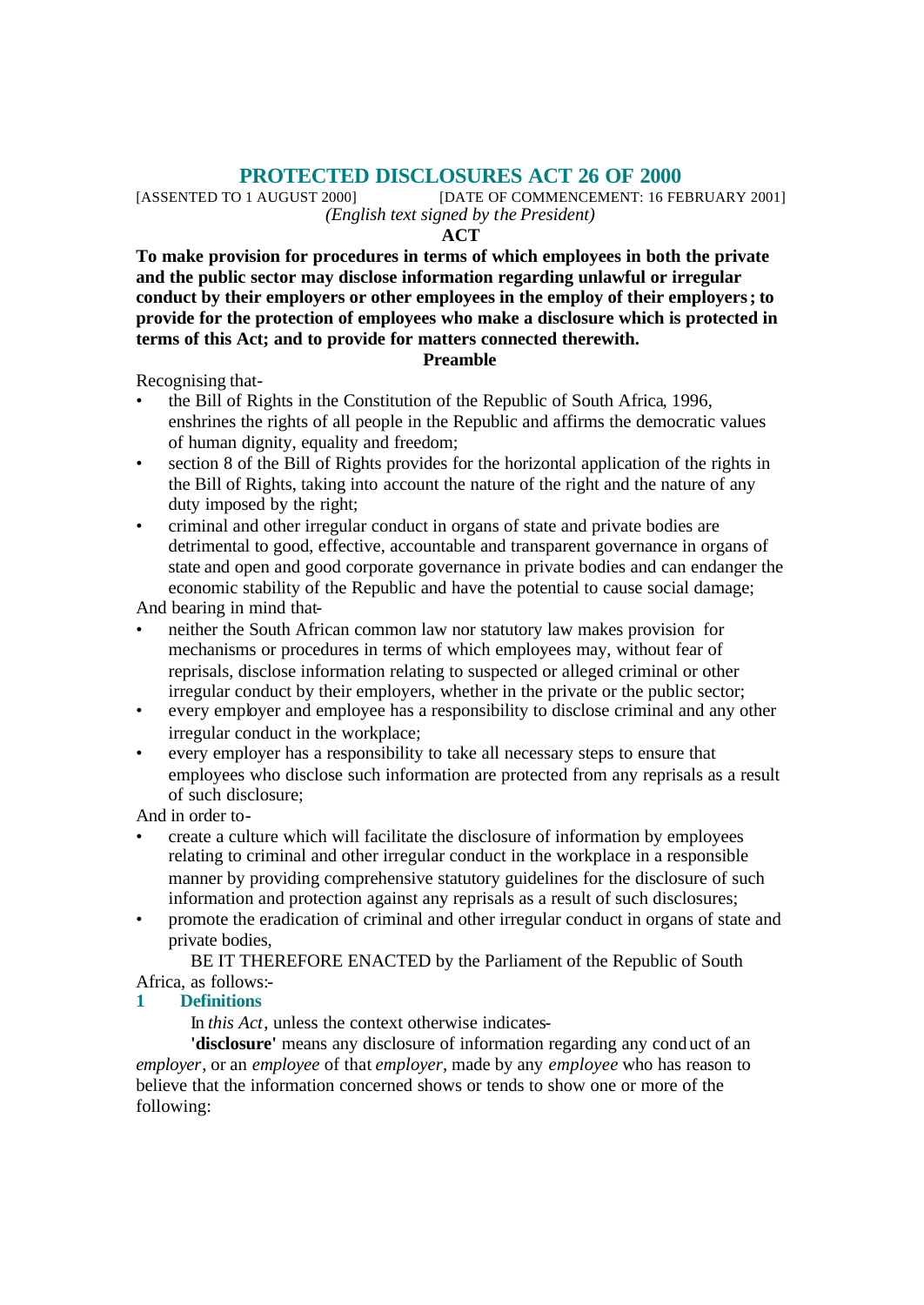- *(a)* That a criminal offence has been committed, is being committed or is likely to be committed;
- *(b)* that a person has failed, is failing or is likely to fail to comply with any legal obligation to which that person is subject;
- *(c)* that a miscarriage of justice has occurred, is occurring or is likely to occur;
- *(d)* that the health or safety of an individual has been, is being or is likely to be endangered;
- *(e)* that the environment has been, is being or is likely to be damaged;
- *(f)* unfair discrimination as contemplated in the Promotion of Equality and Prevention of Unfair Discrimination Act, 2000 (Act 4 of 2000); or
- *(g)* that any matter referred to in paragraphs *(a)* to *(f)* has been, is being or is likely to be deliberately concealed;

**'employee'** means-

- *(a)* any person, excluding an independent contractor, who works for another person or for the State and who receives, or is entitled to receive, any remuneration;
- *(b)* any other person who in any manner assists in carrying on or conducting the business of an *employer*;

**'employer'** means any person-

- *(a)* who employs or provides work for any other person and who remunerates or expressly or tacitly undertakes to remunerate that other person; or
- *(b)* who permits any other person in any manner to assist in the carrying on or conducting of his, her or its business,

including any person acting on behalf of or on the authority of such employer;

**'impropriety'** means any conduct which falls within any of the categories referred to in paragraphs *(a)* to *(g)* of the definition of '*disclosure*', irrespective of whether or not-

- *(a)* the impropriety occurs or occurred in the Republic of South Africa or elsewhere;
- *(b)* the law applying to the impropriety is that of the Republic of South Africa or of another country;

**'Minister'** means the Cabinet member responsible for the administration of

Justice;

**'occupational detriment'**, in relation to the working environment of an *employee*,

means-

- *(a)* being subjected to any disciplinary action;
- *(b)* being dismissed, suspended, demoted, harassed or intimidated;
- *(c)* being transferred against his or her will;
- *(d)* being refused transfer or promotion;
- *(e)* being subjected to a term or condition of employment or retirement which is altered or kept altered to his or her disadvantage;
- *(f)* being refused a reference, or being provided with an adverse reference, from his or her *employer*;
- *(g)* being denied appointment to any employment, profession or office;
- *(h)* being threatened with any of the actions referred to paragraphs *(a)* to *(g)* above; or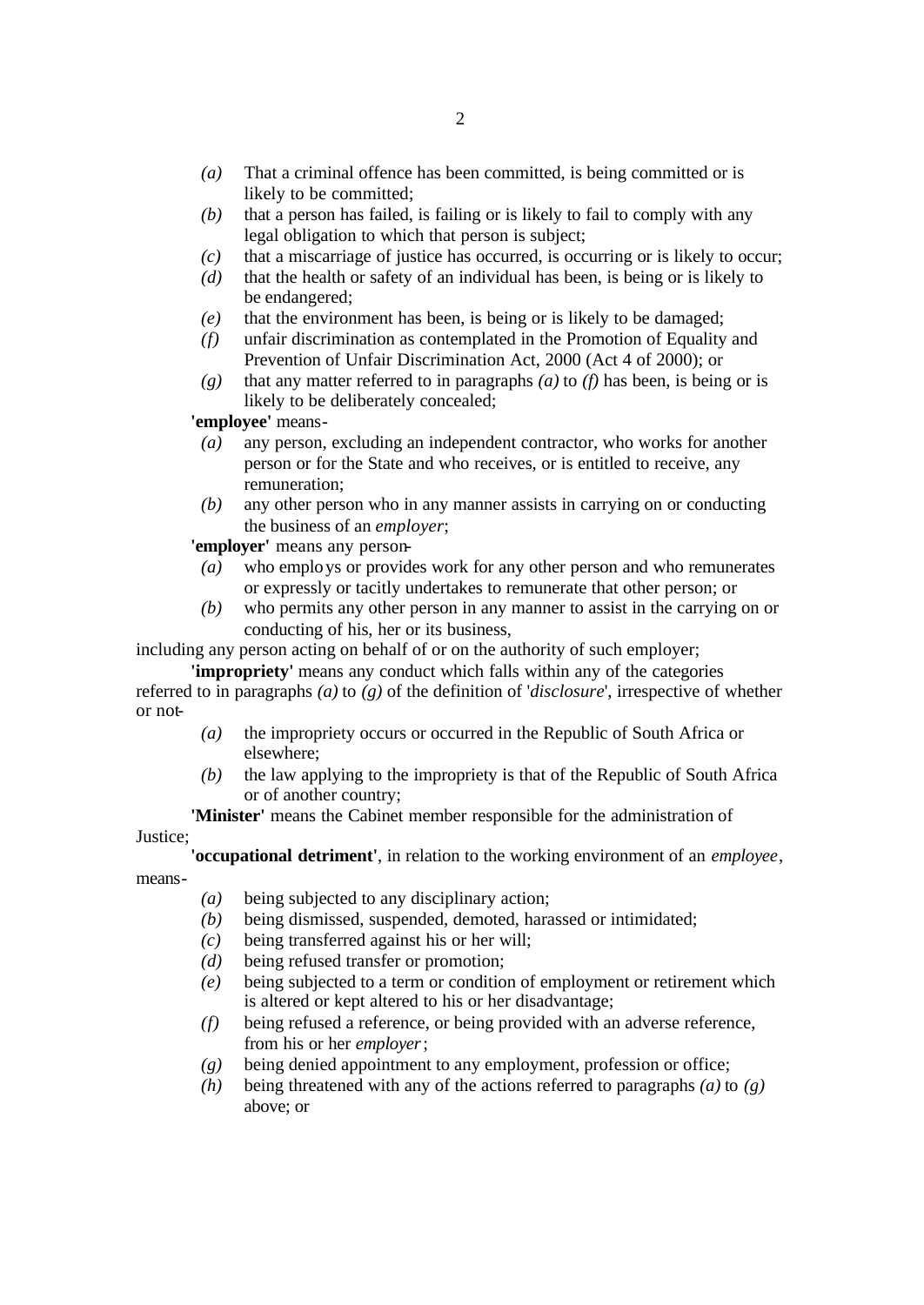*(i)* being otherwise adversely affected in respect of his or her employment, profession or office, including employment opportunities and work security;

**'organ of state'** means-

- *(a)* any department of state or administration in the national or provincial sphere of government or any municipality in the local sphere of government; or
- *(b)* any other functionary or institution when-
	- (i) exercising a power or performing a duty in terms of the Constitution or a provincial constitution; or
	- (ii) exercising a public power or performing a public function in terms of any legislation;

**'prescribed'** means prescribed by regulation in terms of section 10; **'protected disclosure'** means a *disclosure* made to-

- *(a)* a legal adviser in accordance with section 5;
- *(b)* an *employer* in accordance with section 6;
- *(c)* a member of Cabinet or of the Executive Council of a province in accordance with section 7;
- *(d)* a person or body in accordance with section 8; or
- *(e)* any other person or body in accordance with section 9, but does not include a *disclosure*-
	- (i) in respect of which the *employee* concerned commits an offence by making that *disclosure*; or
	- (ii) made by a legal adviser to whom the information concerned was disclosed in the course of obtaining legal advice in accordance with section 5;

**'this Act'** includes any regulation made in terms of section 10.

# **2 Objects and application of Act**

- (1) The objects of *this Act* are-
	- *(a)* to protect an *employee*, whether in the private or the public sector, from being subjected to an *occupational detriment* on account of having made a *protected disclosure*;
	- *(b)* to provide for certain remedies in connection with any *occupational detriment* suffered on account of having made a *protected disclosure*; and
	- *(c)* to provide for procedures in terms of which an *employee* can, in a responsible manner, disclose information regarding *improprieties* by his or her *employer*.

(2) *This Act* applies to any *protected disclosure* made after the date on which this section comes into operation, irrespective of whether or not the *impropriety* concerned has occurred before or after the said date.

(3) Any provision in a contract of employment or other agreement between an *employer* and an *employee* is void in so far as it-

- *(a)* purports to exclude any provision of *this Act*, including an agreement to refrain from instituting or continuing any proceedings under *this Act* or any proceedings for breach of contract; or
- *(b)* (i) purports to preclude the *employee*; or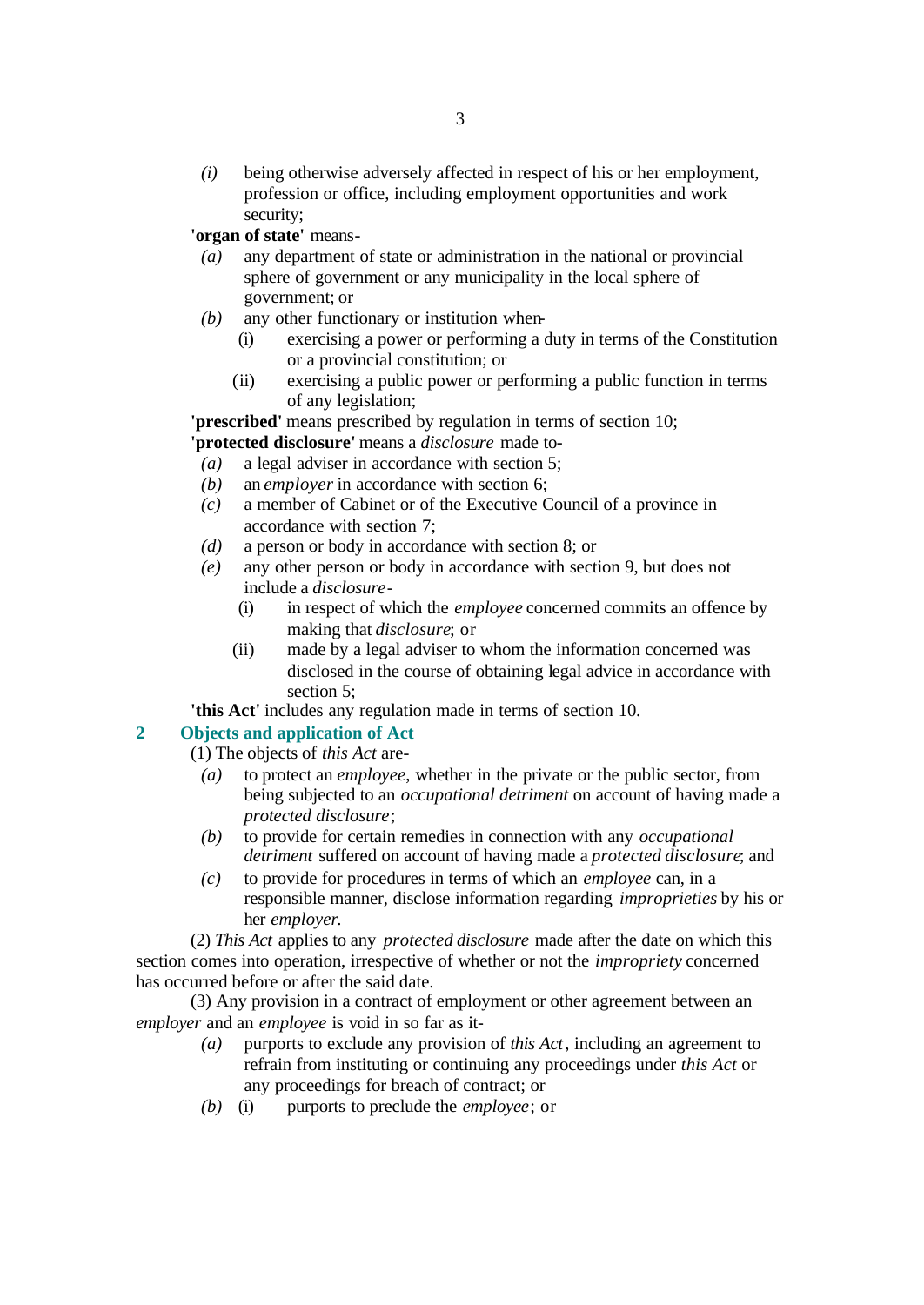(ii) has the effect of discouraging the *employee*,

from making a *protected disclosure*.

**3 Employee making protected disclosure not to be subjected to occupational detriment**

No *employee* may be subjected to any *occupational detriment* by his or her *employer* on account, or partly on account, of having made a *protected disclosure*. **4 Remedies**

(1) Any *employee* who has been subjected, is subject or may be subjected, to an *occupational detriment* in breach of section 3, may-

- *(a)* approach any court having jurisdiction, including the Labour Court established by section 151 of the Labour Relations Act, 1995 (Act 66 of 1995), for appropriate relief; or
- *(b)* pursue any other process allowed or prescribed by any law.
- (2) For the purposes of the Labour Relations Act, 1995, including the consideration of any matter emanating from this Act by the Labour Court-
	- *(a)* any dismissal in breach of section 3 is deemed to be an automatically unfair dismissal as contemplated in section 187 of that Act, and the dispute about such a dismissal must follow the procedure set out in Chapter VIII of that Act; and
	- *(b)* any other *occupational detriment* in breach of section 3 is deemed to be an unfair labour practice as contemplated in Part B of Schedule 7 to that Act, and the dispute about such an unfair labour practice must follow the procedure set out in that Part: Provided that if the matter fails to be resolved through conciliation, it may be referred to the Labour Court for adjudication.

(3) Any *employee* who has made a *protected disclosure* and who reasonably believes that he or she may be adversely affected on account of having made that *disclosure*, must, at his or her request and if reasonably possible or practicable, be transferred from the post or position occupied by him or her at the time of the *disclosure* to another post or position in the same division or another division of his or her *employer* or, where the person making the *disclosure* is employed by an *organ of state*, to another *organ of state*.

(4) The terms and conditions of employment of a person transferred in terms of subsection (2) may not, without his or her written consent, be less favourable than the terms and conditions applicable to him or her immediately before his or her transfer.

# **5 Protected disclosure to legal adviser**

Any *disclosure* made-

- *(a)* to a legal practitioner or to a person whose occupation involves the giving of legal advice; and
- *(b)* with the object of and in the course of obtaining legal advice,

# is a *protected disclosure*.

# **6 Protected disclosure to employer**

(1) Any *disclosure* made in good faith-

*(a)* and substantially in accordance with any procedure *prescribed*, or authorised by the *employee*'s *employer* for reporting or otherwise remedying the *impropriety* concerned; or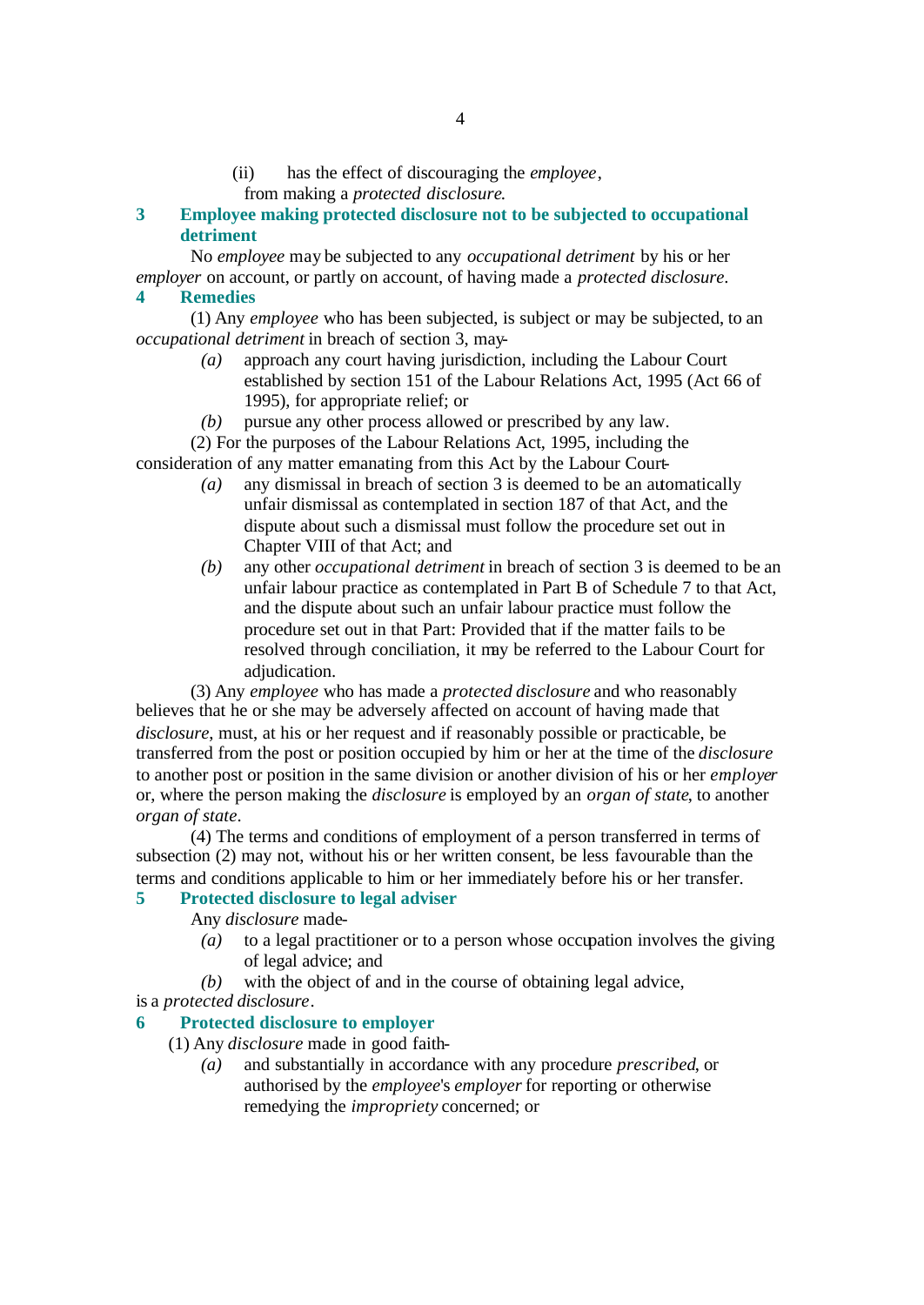*(b)* to the *employer* of the *employee*, where there is no procedure as contemplated in paragraph *(a)*,

is a *protected disclosure*.

(2) Any *employee* who, in accordance with a procedure authorised by his or her *employer*, makes a *disclosure* to a person other than his or her *employer*, is deemed, for the purposes of *this Act*, to be making the *disclosure* to his or her *employer*.

**7 Protected disclosure to member of Cabinet or Executive Council**

Any *disclosure* made in good faith to a member of Cabinet or of the Executive Council of a province is a *protected disclosure* if the *employee*'s *employer* is-

- *(a)* an individual appointed in terms of legislation by a member of Cabinet or of the Executive Council of a province;
- *(b)* a body, the members of which are appointed in terms of legislation by a member of Cabinet or of the Executive Council of a province; or
- *(c)* an *organ of state* falling within the area of responsibility of the member concerned.

#### **8 Protected disclosure to certain persons or bodies**

(1) Any *disclosure* made in good faith to-

- *(a)* the Public Protector;
- *(b)* the Auditor-General; or

*(c)* a person or body *prescribed* for purposes of this section; and

in respect of which the *employee* concerned reasonably believes that-

- (i) the relevant *impropriety* falls within any description of matters which, in the ordinary course are dealt with by the person or body concerned; and
- (ii) the information disclosed, and any allegation contained in it, are substantially true,

#### is a *protected disclosure*.

(2) A person or body referred to in, or *prescribed* in terms of, subsection (1) who is of the opinion that the matter would be more appropriately dealt with by another person or body referred to in, or *prescribed* in terms of, that subsection, must render such assistance to the *employee* as is necessary to enable that *employee* to comply with this section.

# **9 General protected disclosure**

(1) Any *disclosure* made in good faith by an *employee*-

- *(a)* who reasonably believes that the information disclosed, and any allegation contained in it, are substantially true; and
- *(b)* who does not make the *disclosure* for purposes of personal gain, excluding any reward payable in terms of any law;

is a *protected disclosure* if-

- (i) one or more of the conditions referred to in subsection (2) apply; and
- (ii) in all the circumstances of the case, it is reasonable to make the *disclosure*.
- (2) The conditions referred to in subsection (1) (i) are-
- *(a)* that at the time the *employee* who makes the *disclosure* has reason to believe that he or she will be subjected to an *occupational detriment* if he or she makes a *disclosure* to his or her *employer* in accordance with section 6;
- *(b)* that, in a case where no person or body is *prescribed* for the purposes of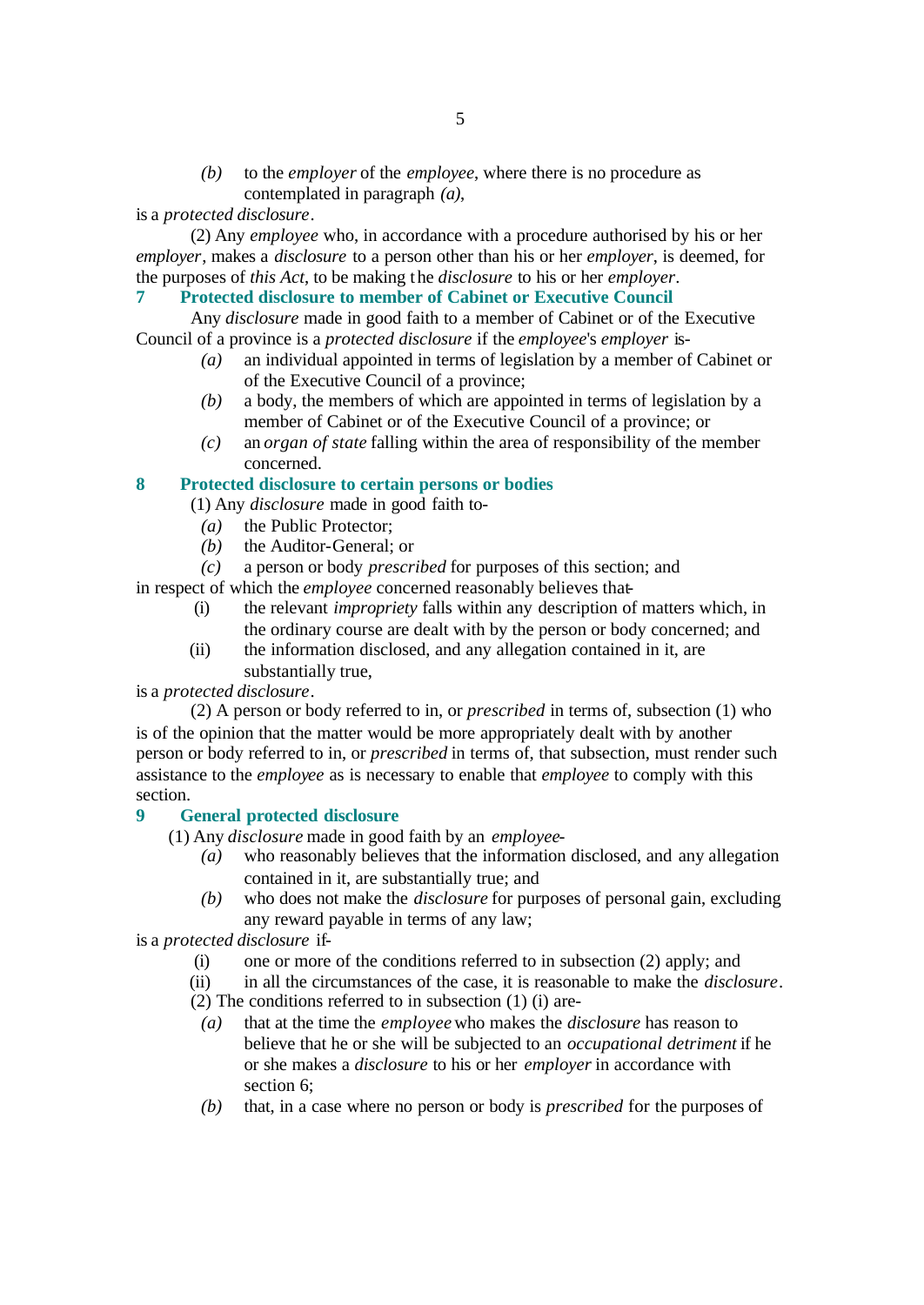section 8 in relation to the relevant *impropriety*, the *employee* making the *disclosure* has reason to believe that it is likely that evidence relating to the *impropriety* will be concealed or destroyed if he or she makes the *disclosure* to his or her *employer*;

- *(c)* that the *employee* making the *disclosure* has previously made a *disclosure* of substantially the same information to-
	- (i) his or her *employer*; or
	- (ii) a person or body referred to in section 8,

in respect of which no action was taken within a reasonable period after the *disclosure*; or

*(d)* that the *impropriety* is of an exceptionally serious nature.

(3) In determining for the purposes of subsection (1) (ii) whether it is reasonable for the *employee* to make the *disclosure*, consideration must be given to-

- *(a)* the identity of the person to whom the *disclosure* is made;
- *(b)* the seriousness of the *impropriety*;
- *(c)* whether the *impropriety* is continuing or is likely to occur in the future;
- *(d)* whether the *disclosure* is made in breach of a duty of confidentiality of the *employer* towards any other person;
- *(e)* in a case falling within subsection (2) *(c)*, any action which the *employer* or the person or body to whom the *disclosure* was made, has taken, or might reasonably be expected to have taken, as a result of the previous *disclosure*;
- *(f)* in a case falling within subsection  $(2)$   $(c)$   $(i)$ , whether in making the *disclosure* to the *employer* the *employee* complied with any procedure which was authorised by the *employer*; and
- *(g)* the public interest.

(4) For the purposes of this section a subsequent *disclosure* may be regarded as a *disclosure* of substantially the same information referred to in subsection (2) *(c)* where such subsequent *disclosure* extends to information concerning an action taken or not taken by any person as a result of the previous *disclosure*.

#### **10 Regulations**

(1) The *Minister* may, after consultation with the Minister for the Public Service and Administration, by notice in the *Gazette* make regulations regarding-

- *(a)* for the purposes of section 8 (1), matters which, in addition to the legislative provisions pertaining to such functionaries, may in the ordinary course be referred to the Public Protector or the Auditor-General, as the case may be;
- *(b)* any administrative or procedural matter necessary to give effect to the provisions of *this Act*; and
- *(c)* any other matter which is required or permitted by *this Act* to be prescribed.

(2) Any regulation made for the purposes of section 8 (1) *(c)* must specify persons or bodies and the descriptions of matters in respect of which each person or body is prescribed.

(3) Any regulation made in terms of this section must be submitted to Parliament before publication thereof in the *Gazette*.